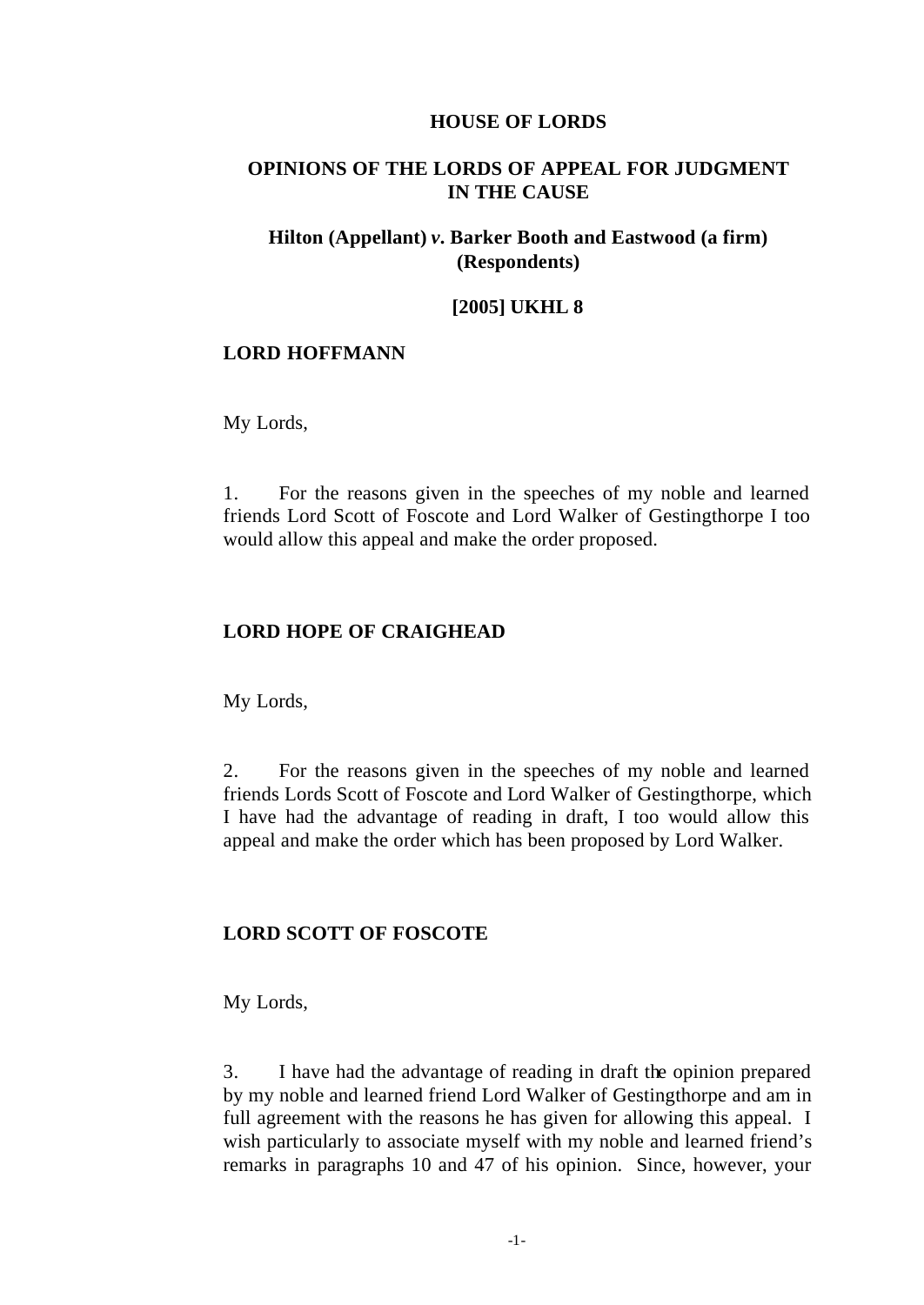Lordships are disagreeing both with the trial judge and a unanimous Court of Appeal, I want to add a few words of my own.

4. The issue in this case is determined, in my opinion, by the principles expressed in *Moody v Cox* [1917] 2 Ch. 71. Lord Walker has cited the relevant passage from the judgment of Lord Cozens-Hardy MR. I would add to that citation a passage from the judgment of Scrutton LJ, at p 91. Scrutton LJ referred to evidence given by the defendant Cox to the effect that he, Cox, knew that the price the client, Moody, was paying for the cottages was a good deal more than the value that had been placed on the cottages for probate purposes and that he, Cox, had not told the client the amount of the probate valuation. Scrutton LJ then continued:

"A man who says that admits in the plainest terms that he is not fulfilling the duty which lies upon him as a solicitor acting for a client. But it is said that he could not disclose that information consistently with his duty to his other clients, the cestuis que trust. It may be that a solicitor who tries to act for both parties puts himself in such a position that he must be liable to one or the other, whatever he does. The case has been put of a solicitor acting for vendor and a purchaser who knows of a flaw in the title by reason of his acting for the vendor, and who, if he discloses that flaw in the title which he knows as acting for the vendor, may be liable to an action by his vendor, and who, if he does not disclose the flaw in the title, may be liable to an action by the purchaser for not doing his duty as solicitor for him. It will be his fault for mixing himself up with a transaction in which he has two entirely inconsistent interests, and solicitors who try to act for both vendors and purchasers must appreciate that they run a very serious risk of liability to one or the other owing to the duties and obligations which such curious relation puts upon them."

5. The reasoning in *Moody v Cox* did not depend on the circumstance that actual misrepresentations might have been made by the solicitors to their client. It depended on the failure by the solicitors to disclose to their client information that it was their contractual duty to him to disclose. The fact that the disclosure of the information would, or might, have placed the solicitors in breach of duties they owed to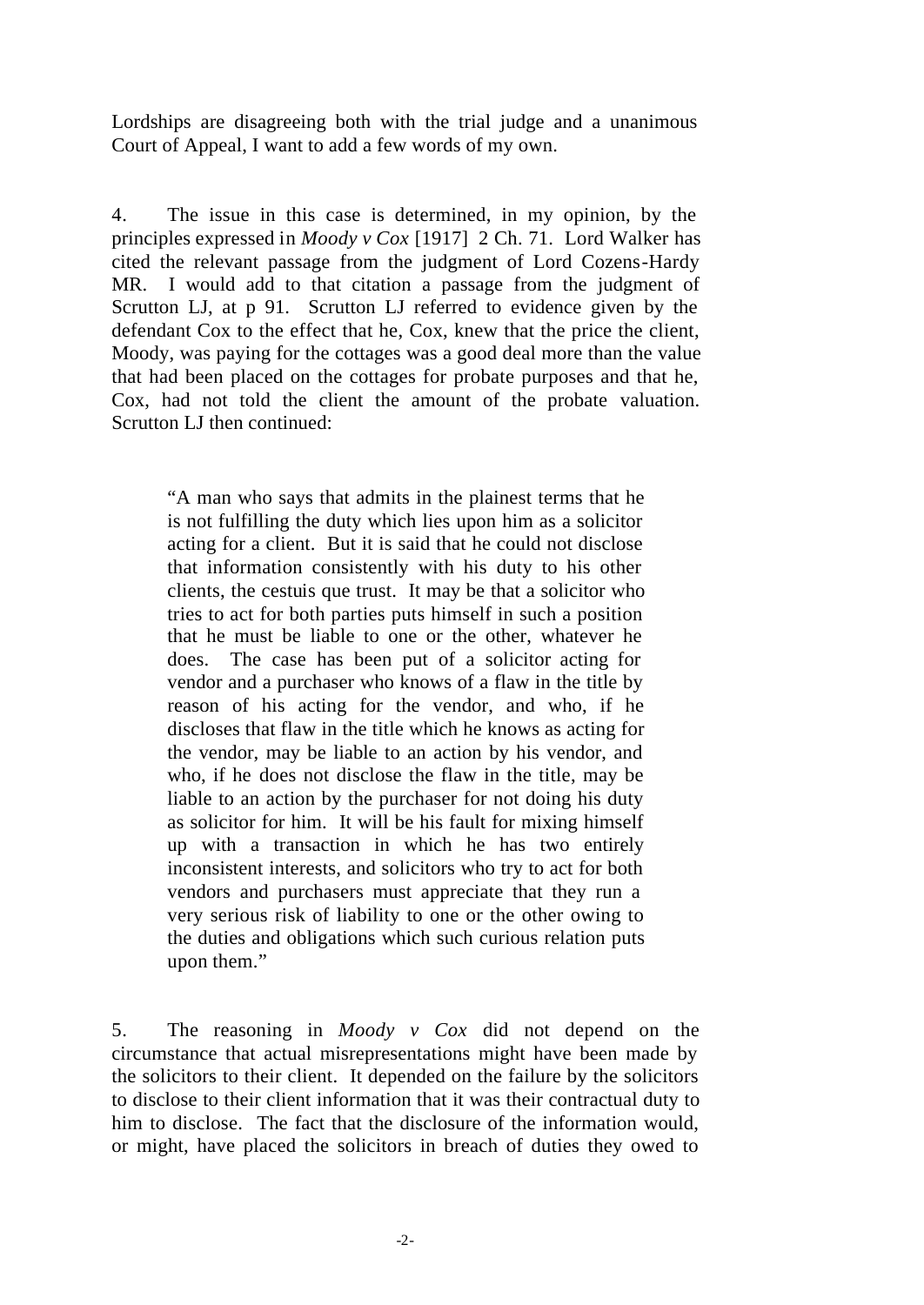others did not relieve them of the contractual duties they had undertaken or of the legal consequences of their breach of those contractual duties.

6. The Court of Appeal in the present case recognised, I think, that in general it could be no answer to a claim for damages for breach of a contractual obligation that performance of the obligation would have constituted a breach of a contractual obligation owed to someone else. Hence the attempt by Sir Andrew Morritt V-C to identify an implied term in the contract between the appellant and his solicitors under which the solicitors would be excused from disclosing to the appellant information that they were legally obliged to someone else to treat as confidential (see paras 32 and 33 of Sir Andrew Morritt V-C's judgment). I agree with Lord Walker that the proposed implied term cannot be justified by any of the various tests for the implication of terms into a contract. If, when instructing the respondent firm to act for him, the proposed implied term had been put to the appellant, it is inconceivable that he would have responded "Yes, of course", or with words to that effect. He would have asked what sort of information his solicitors were talking about and to whom the duty of confidentiality was owed. He would surely have asked for guidance as to whether his assent to the proposed term would be prejudicial to his interests. The implied term route as a way of relieving the respondent solicitors of contractual obligations that they would otherwise have owed the appellant seems to me to be an impossible one.

7. In any event, the description of the information about Mr Bromage that ought to have been disclosed to the appellant as "confidential" seems to me a red herring. I doubt whether a fact that is a matter of public record, such as a bankruptcy or a criminal conviction, can justify such a description. The reason why it would have been a breach of the solicitors' duty to Mr Bromage to inform the appellant of Mr Bromage's bankruptcy and criminal conviction was not because the information was "confidential" but because it was their duty as Mr Bromage's solicitors to do their best to further Mr Bromage's interests in the transaction in respect of which Mr Bromage had instructed them. To have disclosed those facts to the appellant would surely have peremptorily frustrated the proposed transaction. It would, therefore, have been a breach of their duty to Mr Bromage to have done so.

8. So the conclusion seems to me inescapable that the solicitors had put themselves in a position in which they owed to their two clients, Mr Bromage on the one hand and the appellant on the other hand,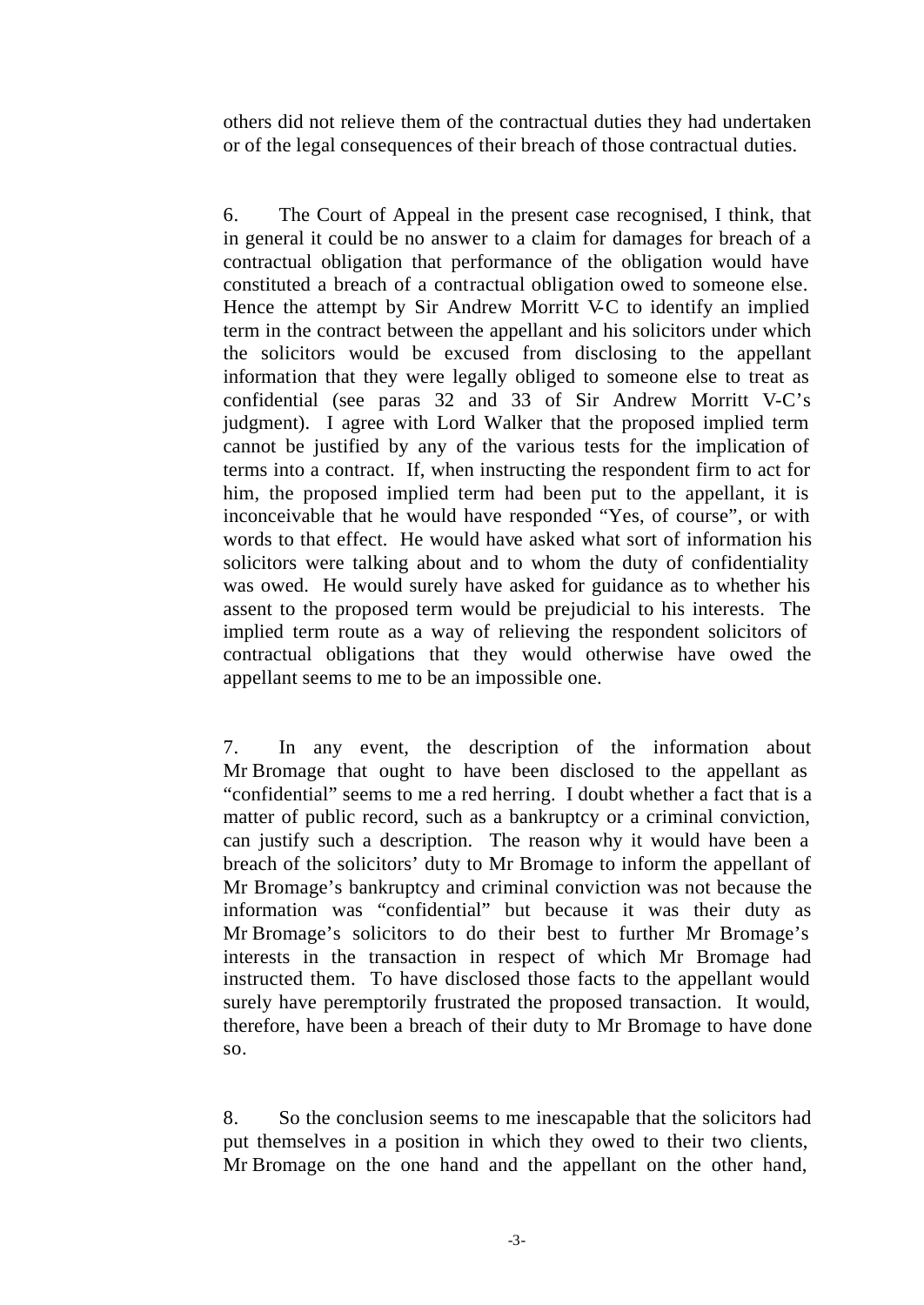contractual duties that were inconsistent with one another. If, at an early stage, they had told the appellant that they could not act for him and that he should go to other solicitors, they would have extricated themselves from their dilemma. In the event, however, they continued to act for both clients and it was inevitable that they would be in breach of the contractual duties they owed to one or the other. The unfortunate victim turned out to be the appellant and they have no answer, in my opinion, to his claim against them for damages for breach of contract.

9. So I would allow this appeal and make the order that Lord Walker has proposed.

# **LORD WALKER OF GESTINGTHORPE**

My Lords,

10. The facts of this case need to be set out in some detail. The courts below do not seem to have found them particularly shocking. I have to say that I do. It adds to my dismay that if (as I would) your Lordships allow this appeal, it will still not achieve finality in the appellant's efforts to obtain redress for the wrong which was done to him nearly fifteen years ago.

# *The facts*

11. The appellant Mr Ian Hilton started work in 1972, at the age of 17, as an apprentice bricklayer. He became an experienced subcontractor in the house-building industry. In 1978 he became a client of the respondent, Barker Booth and Eastwood ("BBE"), a firm of solicitors practising in Blackpool. In the mid 1980s Mr Hilton began to trade as a developer in a small way of business, buying small sites in or around Blackpool. He traded in partnership with his wife, but he was the only one who was in any way active in the business. In 1988 the partnership made a profit of over £100,000 from developing and selling two sites. In the course of that transaction he called on his solicitor, Ms Helen Lawson of BBE, and was introduced to her partner Mr Kevin Gorman. At that time Mr Gorman ranked fourth, and Ms Lawson fifth, out of the six partners in the firm.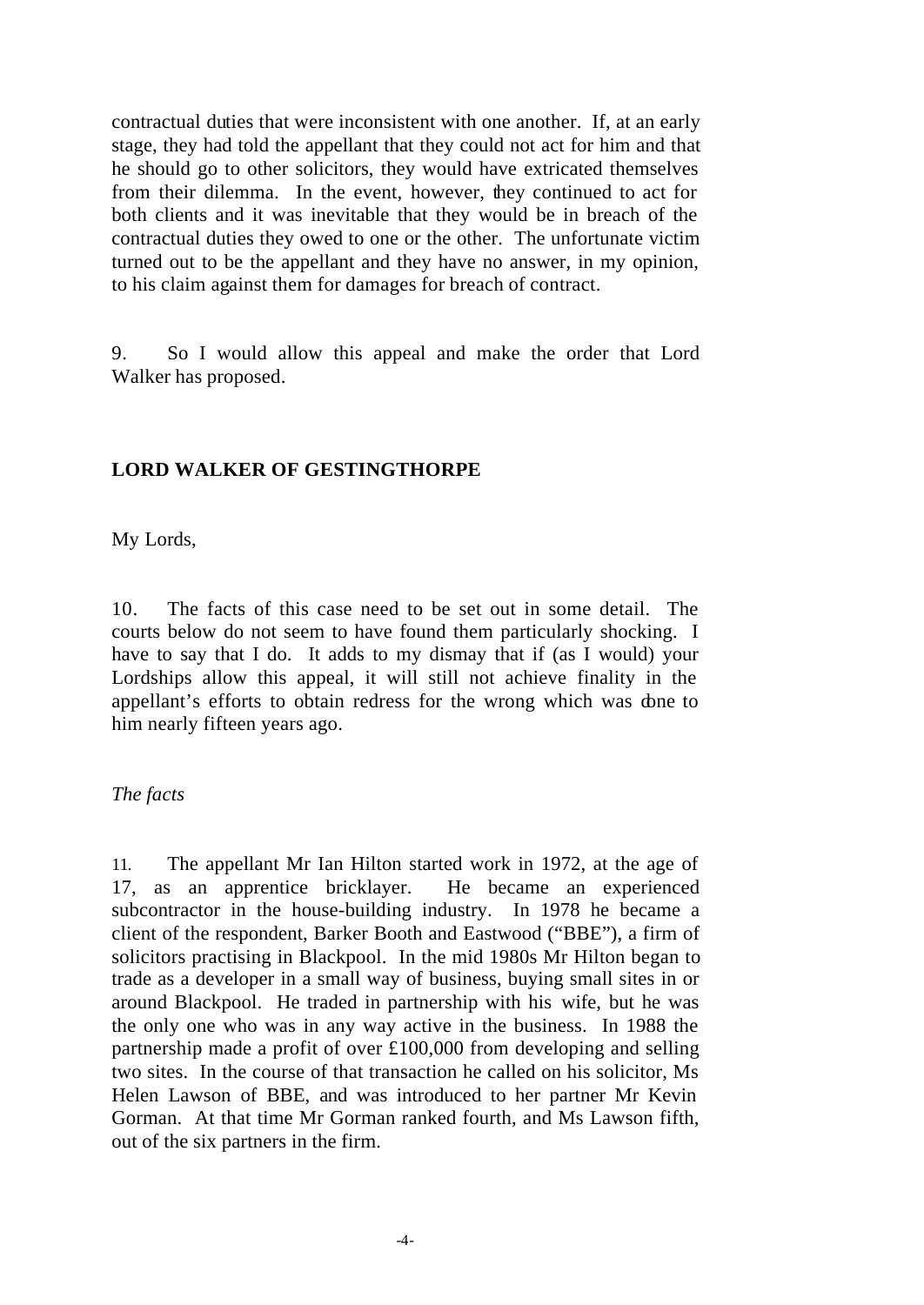12. In 1989 Mr Hilton separated from his wife. At that time they owned two undeveloped sites, one at Falmouth Road, Blackpool (acquired in 1985) and another larger site at Watson Road, Blackpool (acquired in 1988). The Falmouth Road site was developed by the erection of one house and was transferred into the sole name of Mrs Hilton. The Watson Road site was a larger area suitable for the erection of several flats. In 1990 it was still undeveloped. Mr Hilton put up a large sign carrying the words "Hilton Homes" and his telephone number.

13. In June or July 1990 Mr Hilton received a phone call (perhaps as a result of the "Hilton Homes" notice) from Mr Neil Bromage. Mr Bromage introduced himself as a cousin of Mr Hilton's estranged wife (and it is accepted that he was a cousin of hers) but Mr Hilton had never met him before and had no idea who he was. In the next few weeks Mr Hilton had a number of phone calls and visits from Mr Bromage, all concerned with possible development plans. Mr Bromage expressed an interest in buying the flats at Watson Road, once they had been built. In his witness statement Mr Hilton described Mr Bromage as pestering him.

14. What Mr Hilton did not know, and did not discover until much later, was that Mr Bromage had only a few months before been released from prison on licence. On 30 October 1989 he was sentenced at Preston Crown Court to nine months' imprisonment after pleading guilty to three offences of participating in the management of a company while an undischarged bankrupt, one offence of fraudulent trading, and nine offences of obtaining credit while an undischarged bankrupt. He was released from prison on 16 March 1990.

15. These facts were however known to BBE since that firm had acted for Mr Bromage in the criminal proceedings. Mr Gorman had not himself acted in the criminal proceedings but he knew of Mr Bromage's bankruptcy and his prison sentence. In his witness statement he described Mr Bromage as an established client of the firm.

16. At the end of July and during August 1990 there were several meetings at BBE's offices between Mr Gorman, Mr Bromage and Mr Hilton. At trial there were conflicts of evidence about these meetings. BBE's pleaded case was that Mr Bromage and Mr Hilton instructed BBE jointly, and Mr Gorman in his witness statement stated that an agreement between them was already in place, and that he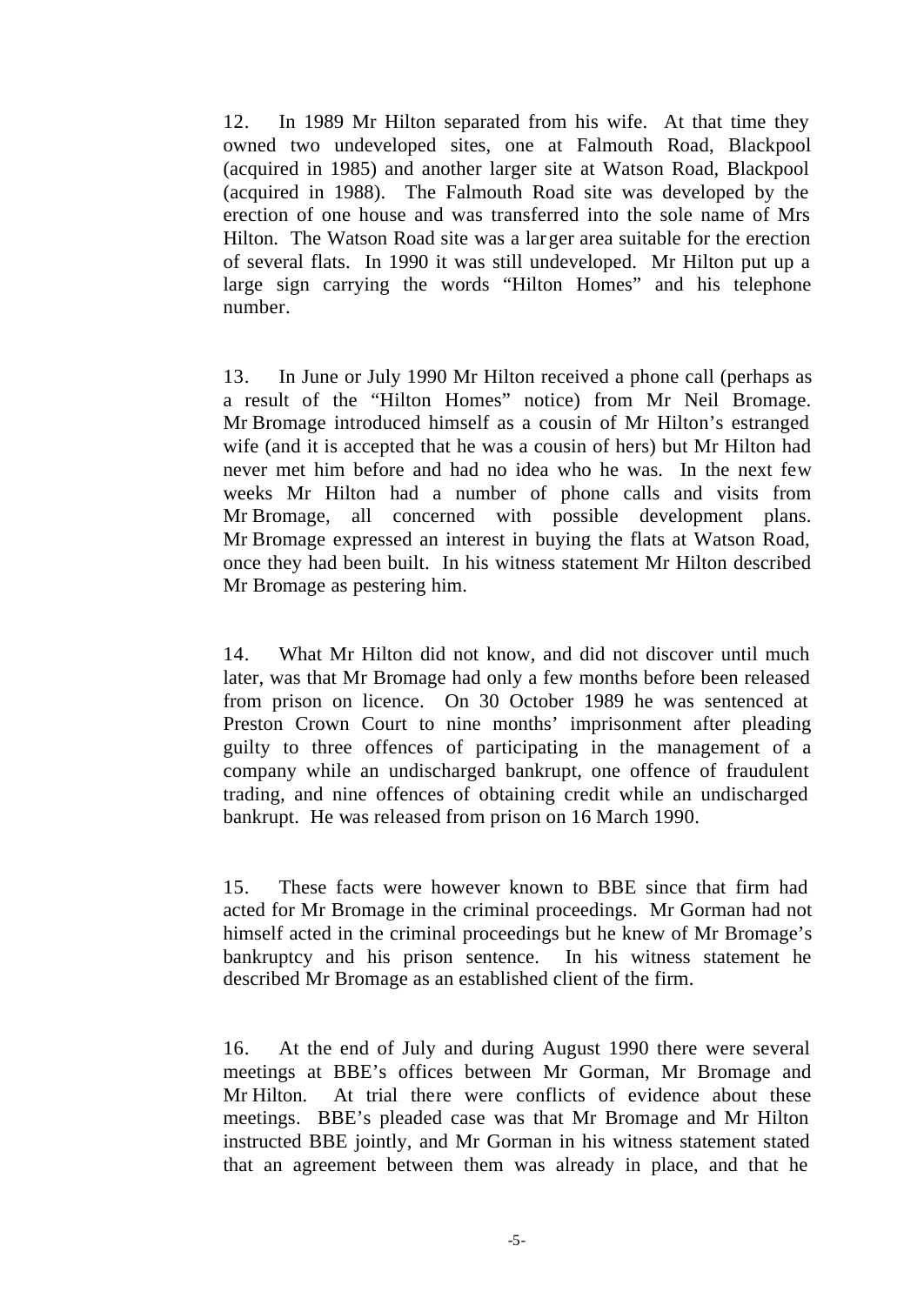(Mr Gorman) was "merely instructed to act for Bromage with regard to conveyancing formalities." That was the case which BBE ran at trial, asserting that no conflict of interest arose until much later in the retainer. But the judge did not accept that case. He preferred Mr Hilton's evidence, which was significantly different. The judge found Mr Hilton to be an honest witness. He specifically rejected the statement in Mr Gorman's witness statement that a deal had already been concluded before BBE were instructed. It is accepted on this appeal that at these meetings Mr Gorman lent credence to Mr Bromage.

17. Mr Hilton expected that at the first meeting at BBE's offices Mr Bromage would make an offer in respect of the Watson Road site. He did not do so on that occasion, although he did about two months later. The first transaction between Mr Hilton and Mr Bromage (and the only one which formed part of Mr Hilton's pleaded case) related to a site at 74 Waterloo Road, Ashton on Ribble, which had been found by Mr Bromage. It had planning permission for the erection of six flats.

18. The outcome was that Mr Hilton agreed to buy the Waterloo Road site from its owners for £85,000. He agreed to develop it by the erection of six flats and to sell the developed property to Mr Bromage for £351,000. The procedure envisaged in the contract (which was far from a routine conveyancing document) was that as each flat was completed the purchaser would pay £58,500 (credit for the original £25,000 deposit being given on the sixth flat) and would be granted a 999 year lease of the flat, with the freehold eventually being vested in a management company. Mr Bromage (unknown to Mr Hilton) agreed to sell on the flats to a subpurchaser, Mr John Riley, for £390,000. This third contract was in delphic terms and provided for no deposit. Mr Riley is a very shadowy figure in the story. His address was given as Mottram in Cheshire, but the judge recorded that he seemed to have spent much of his time in Mozambique, and that he proved of no more substance than Mr Bromage.

19. All three contracts were exchanged on the same day, 10 September 1990. BBE acted for both Mr Bromage and Mr Hilton. Mr Bromage had the professional services of Mr Gorman. Mr Hilton had the professional services of Mr Barry Scott, whom Mr Gorman described as a colleague but was in fact a solicitor employed by BBE. According to Mr Hilton's witness statement, he was told by Mr Gorman that Ms Lawson, a partner and his usual solicitor, was "busy with probate." Mr Gorman said that Mr Hilton himself suggested Mr Scott. The judge made no finding about that, but on any view it was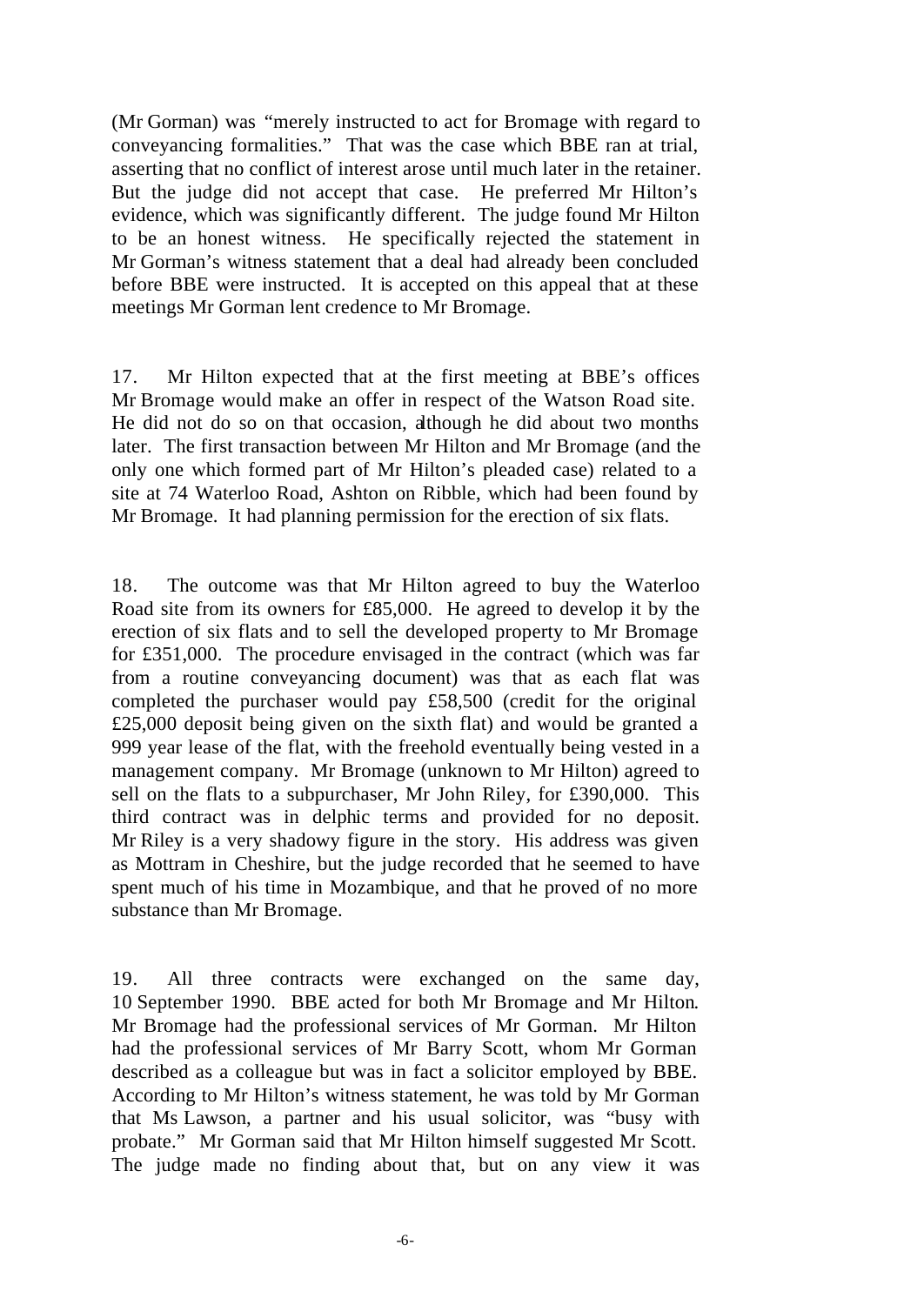professionally improper for BBE to act on both sides in a transaction of this sort. Rule 6 of the Solicitor's Practice Rules 1990 (replacing an earlier rule to the same effect) contained an unqualified prohibition on the same firm of solicitors acting for both sides "if a conflict of interest exists or arises" or if the seller is selling or leasing as a builder or developer. Each of these is a free-standing prohibition which cannot be waived even by informed consent (and in any case any consent which Mr Hilton gave to these arrangements was plainly not his informed consent).

20. Not only was Mr Hilton selling as a builder and developer, but BBE had a direct and personal conflict of interest arising out of the deposit which Mr Bromage paid under his contract to purchase the Waterloo Road flats. Mr Hilton was well aware that he was embarking on a larger development than he had ever previously undertaken, and that he would need a large bank loan. He originally estimated this at £180,000 and Mr Gorman arranged that facility for him at Barclays Bank (it was later increased to £220,000). Mr Hilton also estimated that he needed a cash deposit of 10% of the full development value (that is £35,100). But at the last moment, Mr Scott told him that only £25,000 was available. As the judge laconically recorded:

"The deposit on the first contract was negotiated down to £25,000 and advanced by the firm."

Mr Hilton was not told that his own solicitors were advancing the entire deposit to a convicted fraudster so as to clothe him with the appearance of being a man of substance. They did the same (to the extent of £30,000) when (in or around December 1990) Mr Hilton agreed with Mr Bromage to develop the Watson Road site and sell it after development for £585,000. Mr Hilton did not discover these facts until much later, when BBE's files were disclosed. Neither Mr Gorman nor Mr Scott could bring himself to mention these highly relevant facts in his witness statement.

21. As Sir Andrew Morritt V-C said in his judgment in the Court of Appeal ([2002] EWCA Civ 723, [2002] Lloyds Rep PN 500, para 5), from Mr Hilton's point of view, the Waterloo Road transaction was a disaster. In brief summary, he built the six flats (with a secured bank facility which had increased to £220,000) and in August 1991 Mr Scott gave notice to Mr Gorman that flats 1 to 4 were ready for completion of the leases. Mr Gorman responded on Mr Bromage's behalf that the flats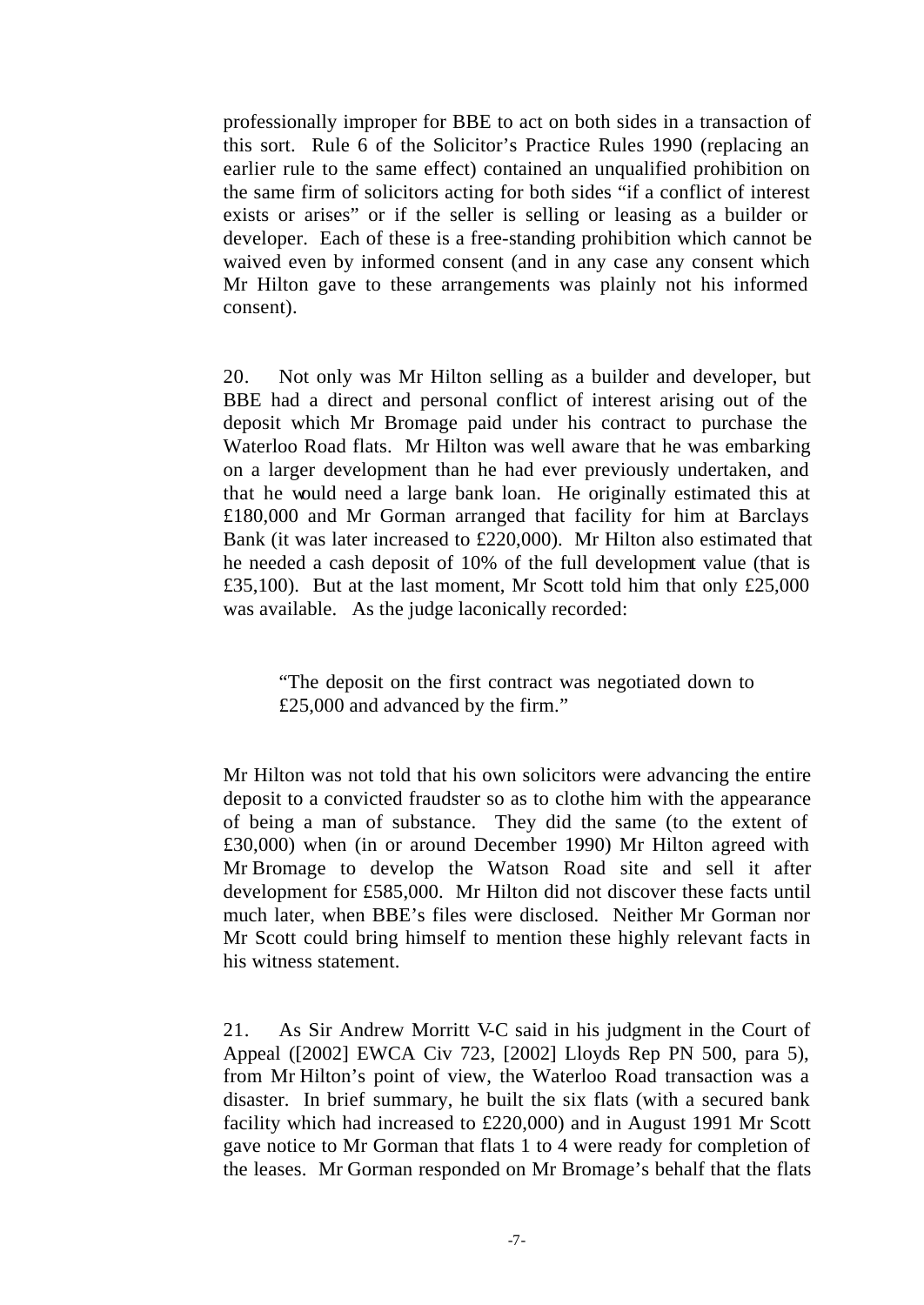were not ready, and it is accepted that the first notice of readiness, and some subsequent notices, were premature. But the flats were ready by 20 November 1991. On 5 December 1991 Mr Hilton gave a notice to complete. Mr Bromage failed to complete, and also refused to vacate a caution which had been placed on the title. On 10 January 1992 Mr Hilton decided to rescind the contract. In his witness statement he gives an account of his last interview as a client of BBE:

"I was very disillusioned with Bromage because I was under pressure from both my ex-wife and from the bank. When I asked Barry Scott to rescind the contract, he told me to sit where I was and he called on the internal telephone to Kevin Gorman, who came into his room and told me that the firm should not have acted because there was a conflict of interest. He told me that I would have to go to a different firm of solicitors to take advice. He told me to get out of the office. I left."

22. The next few years saw the collapse of Mr Hilton's business and a series of frustrations in his attempts to retain redress. The following summary is taken from Mr Hilton's witness statement and was not the subject of findings by the judge, but it appears only too credible. In January 1992 a bankruptcy petition was presented against him, but in the autumn of that year he put forward proposals for an IVA which were accepted. In April 1992 Mr Bromage offered to remove his caution if Mr Hilton returned his deposit with interest. Mr Hilton refused, partly because he did not have the money and partly because Mr Bromage had already persuaded Mr Hilton to advance him a total of £18,000 for commission which Mr Bromage claimed under an oral agreement. In October 1992 Mr Hilton issued a writ against Mr Bromage, with some modest financial backing from Barclays Bank. Mr Bromage seems to have been a very persuasive man; he later obtained waiver of a debt of  $£6,000$  and a further £17,000 from the Bank as the price of vacating his caution.

23. Early in 1993 the Bank proceeded to enforce its securities. Waterloo Road was sold for £180,000 and Watson Road for £32,000. There was still a large deficit. In April 1993 Mr Hilton was advised for the first time that he had a better prospect of obtaining redress by suing BBE. But he had difficulty both in obtaining legal aid and in finding solicitors to act for him. Eventually, in December 1993 a writ was issued against BBE. During 1993 his estranged wife obtained a decree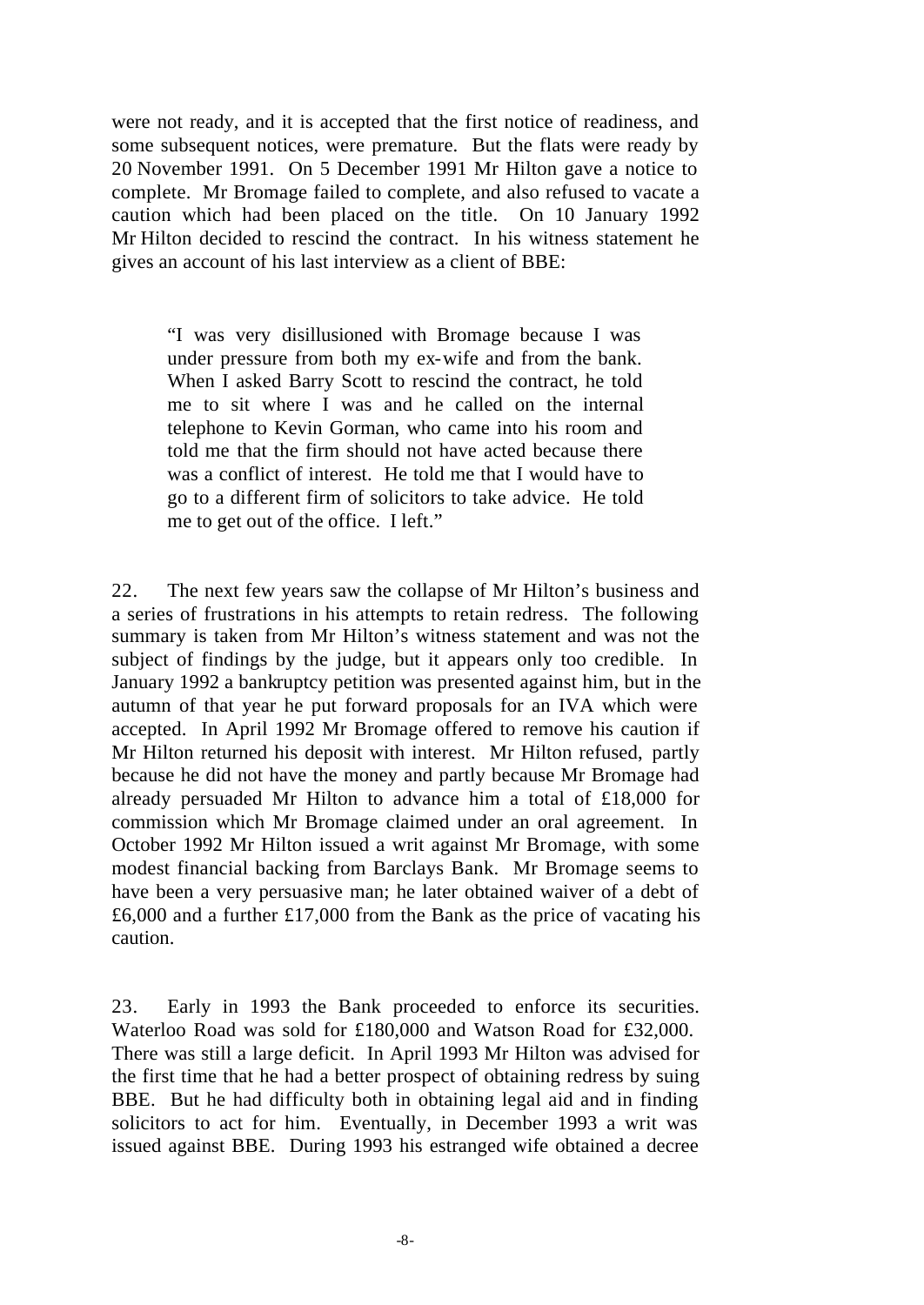nisi of divorce but it was not made absolute because of Mr Hilton's uncertain financial position.

24. Mr Hilton's legal aid for his action against Mr Bromage was withdrawn and in August 1994 those proceedings were struck out. In November 1994 his IVA was determined by the supervisor. Mr Hilton had great difficulty in achieving progress in the proceedings against BBE. Nothing happened between March 1996 and June 1997, when the Law Society intervened in the practice of the solicitors then acting for Mr Hilton. In 1997 Mr Hilton was adjudicated bankrupt, but the bankruptcy was annulled. Somehow Mr Hilton and his present solicitors managed to get the action to trial.

### *The proceedings below*

25. The case was tried at Manchester before His Honour Judge Maddocks on three days during September 2001. The judge gave a reserved judgment on 28 September 2001. He made some findings of fact which I have already noted. He also made a clear finding that if Mr Hilton had been informed of Mr Bromage's antecedents, he would not have had anything to do with the Waterloo Road transaction. He found that BBE had been in breach of their professional duty but that the breach had caused no loss to Mr Hilton.

26. There were three important steps on the way to that conclusion. The first (and uncontroversial) step was that BBE we re in breach of their professional duty in acting for both Mr Bromage and Mr Hilton. The second was that the facts of Mr Bromage's bankruptcy and convictions although "in the public domain and in that sense . . . not confidential information" were information which BBE could not pass on to Mr Hilton without a breach of their professional duty to Mr Bromage. The third step was expressed as follows by the judge:

". . . the breach of duty here lay in continuing to act, not in failing to pass on the information. Upon that footing, Mr Hilton was entitled to be placed, and is entitled to be placed, in the position he would have been if he had instructed an independent solicitor. The claim was not advanced that any such solicitor would have been aware or would have become aware of Mr Bromage's conviction,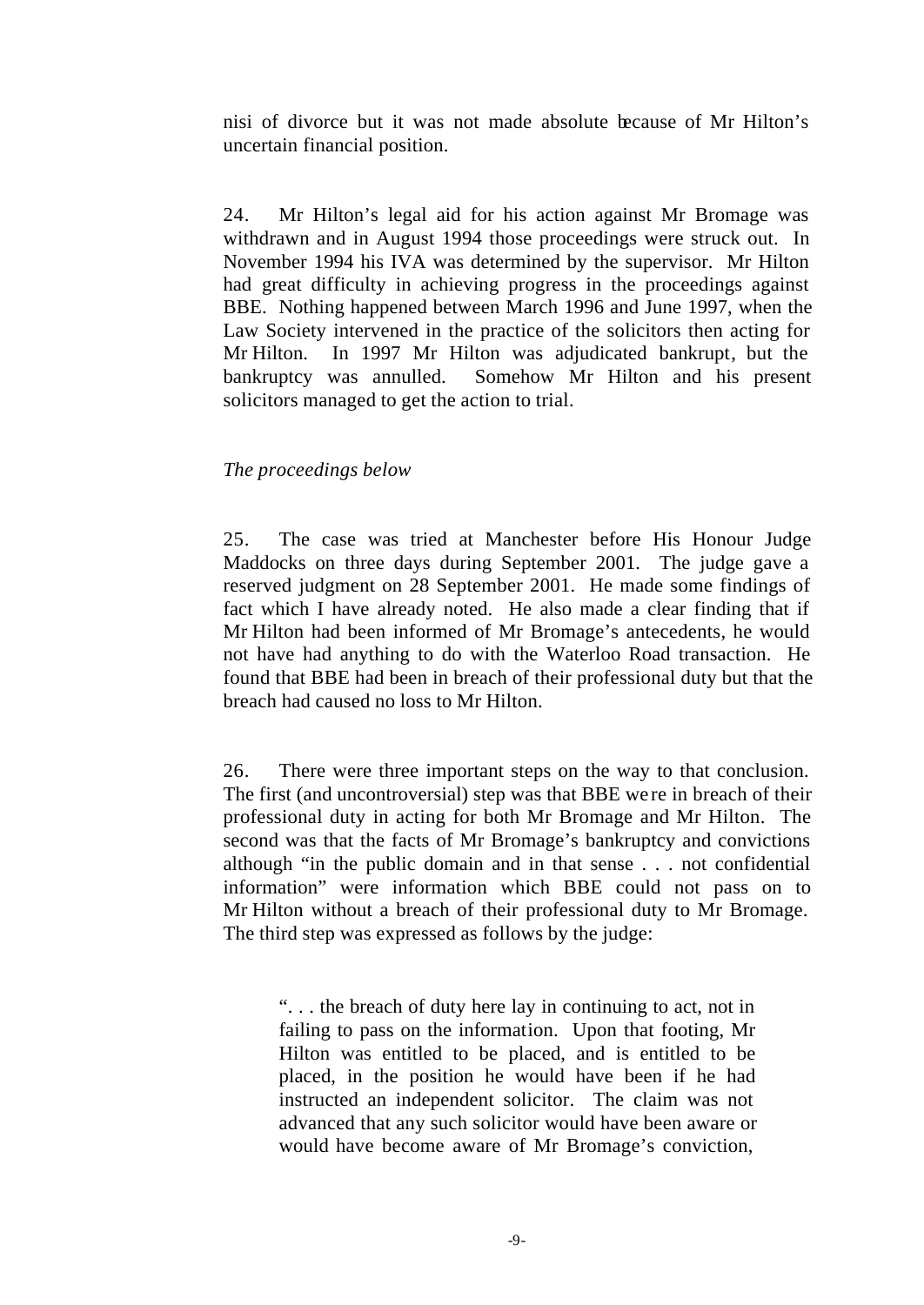nor was it suggested that he should have advised Mr Hilton to have a credit report."

So the judge dismissed the action with costs. Had he found liability, he would have awarded damages of £175,335. Mr Hilton appealed against the judge's conclusion on liability and quantum. BBE cross-appealed as to quantum.

27. On 22 May 2002 the Court of Appeal (Sir Andrew Morritt V-C, Judge and Jonathan Parker LJJ) unanimously dismissed Mr Hilton's appeal. The Vice-Chancellor recorded the parties' agreement that if the appeal were to be allowed, the assessment of damages should be remitted to be assessed by a judge. Before I examine the reasoning in the Court of Appeal's judgments, it may be useful to state some basic principles.

# *The solicitor's duty to his client*

28. A solicitor's duty to his client is primarily contractual and its scope depends on the express and implied terms of his retainer. When a mortgage lender such as a building society or bank instructs a solicitor who is also acting for the borrower, the solicitor is invariably given detailed, standard-form written instructions and these define with some precision the solicitor's duties to the mortgagee. Mr Hilton, by contrast, gave no written instructions to BBE, and there seems to have been no other documentary evidence of the terms of the retainer.

29. The relationship between a solicitor and his client is one in which the client reposes trust and confidence in the solicitor. It is a fiduciary relationship. But not every breach of duty by a fiduciary is a breach of fiduciary duty: see the observations of Millett LJ in *Bristol and West Building Society v Mothew* [1998] Ch 1, 16-17. If a solicitor is careless in investigating a title or drafting a lease, he may be liable to pay damages for breach of his professional duty, but that is not a breach of a fiduciary duty of loyalty; it is simply the breach of a duty of care. This may have practical consequences, for instance in relation to causation, as in the *Mothew* case.

30. A solicitor's duty of single-minded loyalty to his client's interest, and his duty to respect his client's confidences, do have their roots in the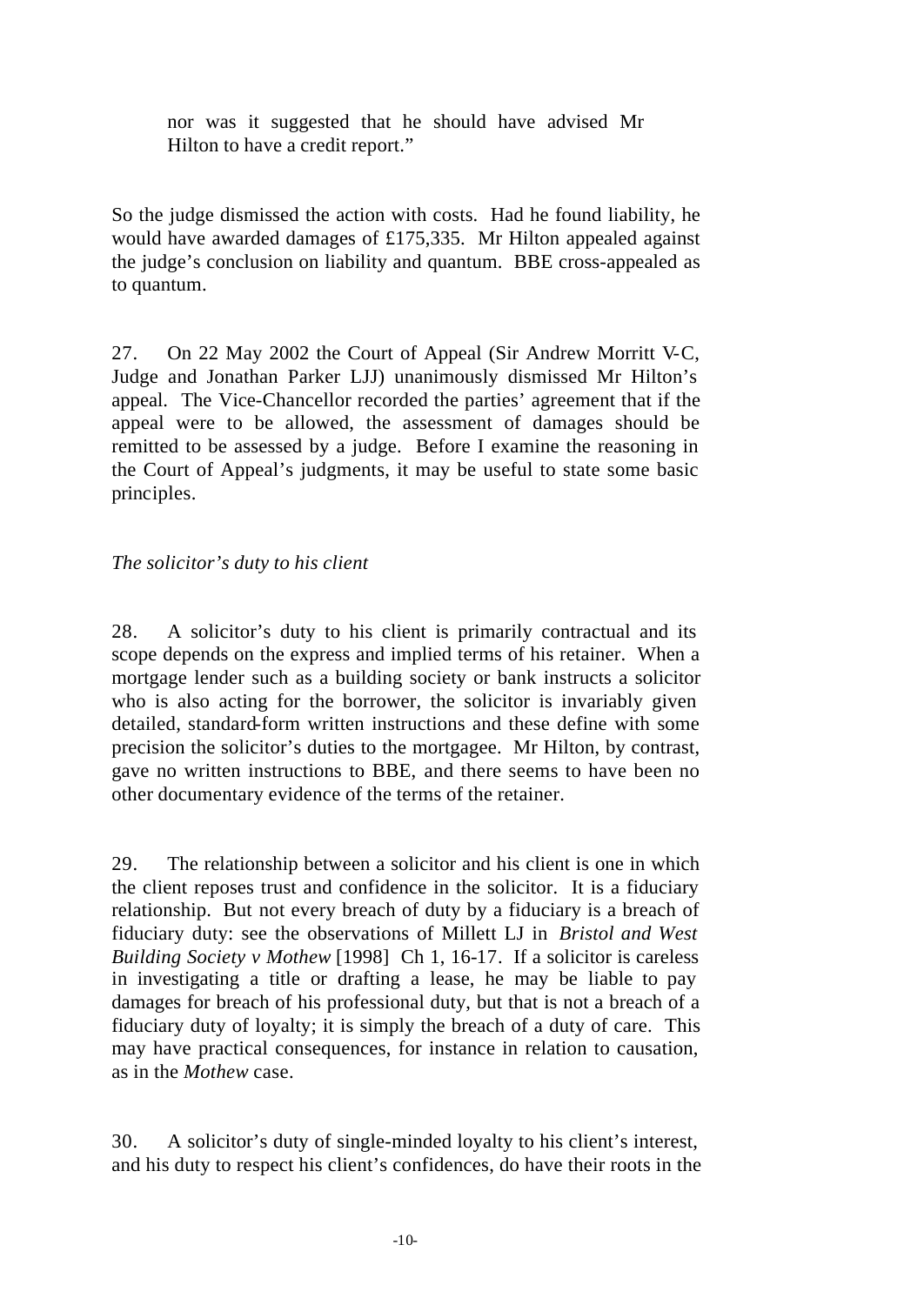fiduciary nature of the solicitor-client relationship. But they may have to be moulded and informed by the terms of the contractual relationship: see the well known observations of Mason J in *Hospital Products Ltd v United States Surgical Corporation* (1984) 156 CLR 41, 97, cited by Lord Browne-Wilkinson in giving the judgment of the Privy Council in *Kelly v Cooper* [1993] AC 205, 215. In this case no such moulding is necessary, since there were no express terms agreed as to Mr Hilton's retainer of BBE. Mr Hilton did not expressly plead that BBE was in breach of any fiduciary duty. He did not need to, since at trial he was not seeking to take the sort of causation point that was raised in the *Mothew* case [1998] Ch 1 (in this House the appellant's printed case did seek to take points based on a fiduciary relationship but the House did not find it necessary to decide whether to consider those points). On this issue of liability both sides have been content for the case to be dealt with as a claim for breach of contract. However, the content of BBE's contractual duty, so far as relevant to this case, has roots in the parties' relationship of trust and confidence.

31. The solicitor's duty of single-minded loyalty to his client very frequently makes it professionally improper and a breach of his duty to act for two clients with conflicting interests in the transaction in hand. Lord Jauncey of Tullichettle, giving the judgment of the Privy Council in *Clark Boyce v Mouat* [1994] 1 AC 428, 435 said:

"There is no general rule of law to the effect that a solicitor should never act for both parties in a transaction where their interests may conflict. Rather is the position that he may act provided that he has obtained the informed consent of both to his acting. Informed consent means consent given in the knowledge that there is a conflict between the parties and that as a result the solicitor may be disabled from disclosing to each party the full knowledge which he possesses as to the transaction or may be disabled from giving advice to one party which conflicts with the interests of the other."

Here "disabled" plainly does not carry with it the meaning of "exonerated". Lord Jauncey then cited Richardson J in *Farrington v Rowe McBride & Partners* [1985] 1 NZLR 83, 90:

"A solicitor's loyalty to his client must be undivided. He cannot properly discharge his duties to one whose interests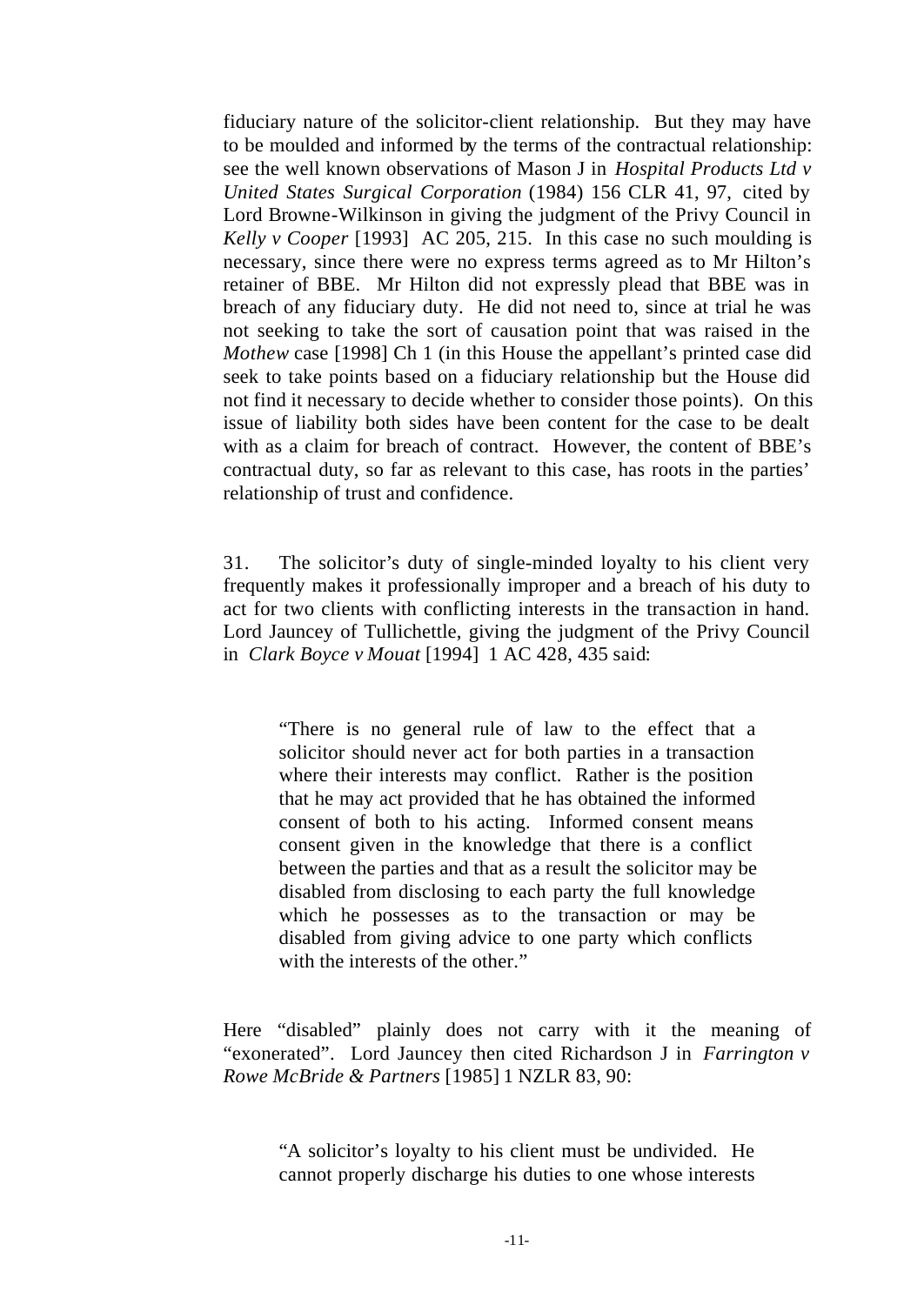are in opposition to those of another client. If there is a conflict in his responsibilities to one or both he must ensure that he fully discloses the material facts to both clients and obtains their informed consent to his so acting …. And there will be some circumstances in which it is impossible, notwithstanding such disclosure, for any solicitor to act fairly and adequately for both."

32. I need not go further into this point because it is (since the judge's rejection of BBE's case that Mr Bromage and Mr Hilton came to Mr Gorman with their deal already done) common ground that BBE could not properly act for both vendor and purchaser on the Waterloo Road transaction. Their duty was to inform Mr Hilton (first) that they could not act for him and (second) that he should seek legal advice from other solicitors, starting afresh (and not relying on any advice that he might already have received from BBE). A bare refusal to act, without clear advice about going to new solicitors, would not have been sufficient to discharge their duty. It is unnecessary to consider whether they should also have given the same advice to Mr Bromage.

## *Confidentiality*

33. Two of the most important facts known to BBE, but unknown to Mr Hilton, were that Mr Bromage had been made bankrupt and that while an undischarged bankrupt he had committed numerous offences of dishonesty for which he was sentenced to a term of imprisonment. These facts were known to any journalist or member of the public who had been present in the Preston Crown Court when Mr Bromage pleaded guilty and was sentenced. They were also probably reported in local newspapers. They were, as Sir Andrew Morritt V-C observed, in para 11:

"matters of public record and so not confidential in any strict legal sense."

Judge LJ's reference, in para 36, to legal professional privilege was, with respect, quite inapposite as regards the bare facts of the bankruptcy and the convictions.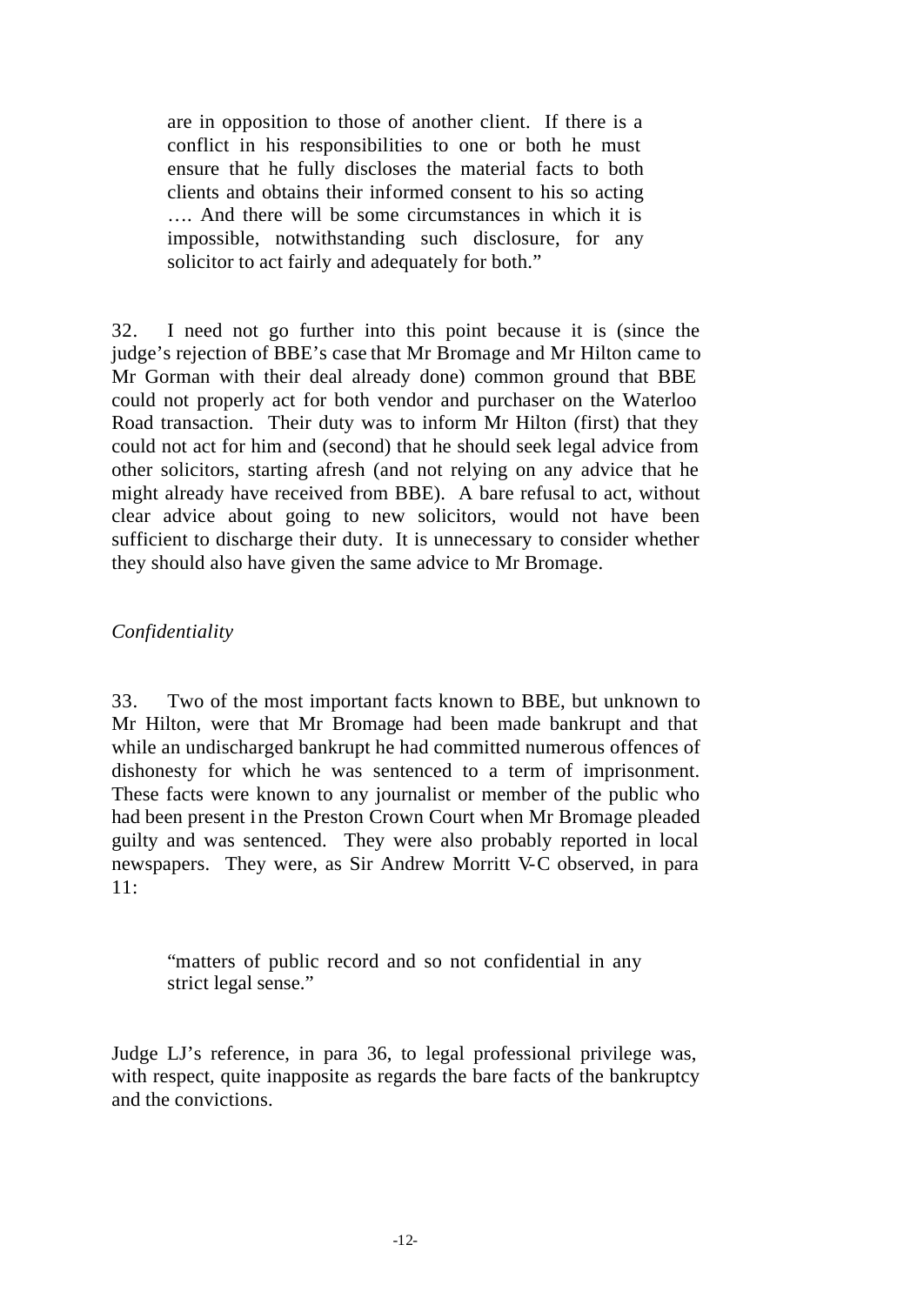34. In my opinion the notion of confidentiality, as generally understood by lawyers, is not really relevant to the issues in this case. It is a solicitor's duty to act in his client's best interests and not to do anything likely to damage his client's interests, so far as this is consistent with the solicitor's professional duty. To disclose discreditable facts about a client, and to do so without the client's informed consent, is likely to be a breach of duty, even if the facts are in the public domain. Some of the references in the Court of Appeal judgments to confidential information must, I think, be understood in this looser sense. The appellant's counsel was right to concede in the Court of Appeal, that disclosure of Mr Bromage's past by BBE would have been a breach of their duty to him, and the appellant did not seek to withdraw the concession before your Lordships.

### *Irreconcilable duties*

35. If a house owner contracts to sell his house to one purchaser for £240,000 and then a week later contracts to sell it to another purchaser for £250,000, he assumes two contractual duties which are on the face of it irreconcilable, unless the seller has grounds for rescinding either contract, or can persuade one or other purchaser to release him from his obligation. That is so whether he enters into the second contract with his eyes open, in the hopes of making a larger profit, or whether (rather improbably) he does so inadvertently. It is no answer for him to say to either purchaser: I am sorry, I am obligated to another. His dilemma is his own fault (the phrase used by Lord Cozens-Hardy MR in *Moody v Cox* [1917] 2 Ch 71, 81, a case to which I shall return).

36. Mr Gibson QC (who appeared for BBE in this House and argued a difficult case with brevity and tact) did not accept that the man who sells his house twice was a fair analogy. He supported the reasoning in Sir Andrew Morritt V-C's judgment that the decision of the Court of Appeal in *Moody v Cox* was distinguishable, and that the only breach of duty on the part of BBE was their failure to refuse to act for Mr Hilton and to advise him to consult another solicitor. He did not accept that BBE's failure to disclose the facts about Mr Bromage's past was a second and more serious breach of duty, which did cause Mr Hilton actionable loss.

37. Sir Andrew Morritt V-C reasoned as follows, in paras 32 and 33: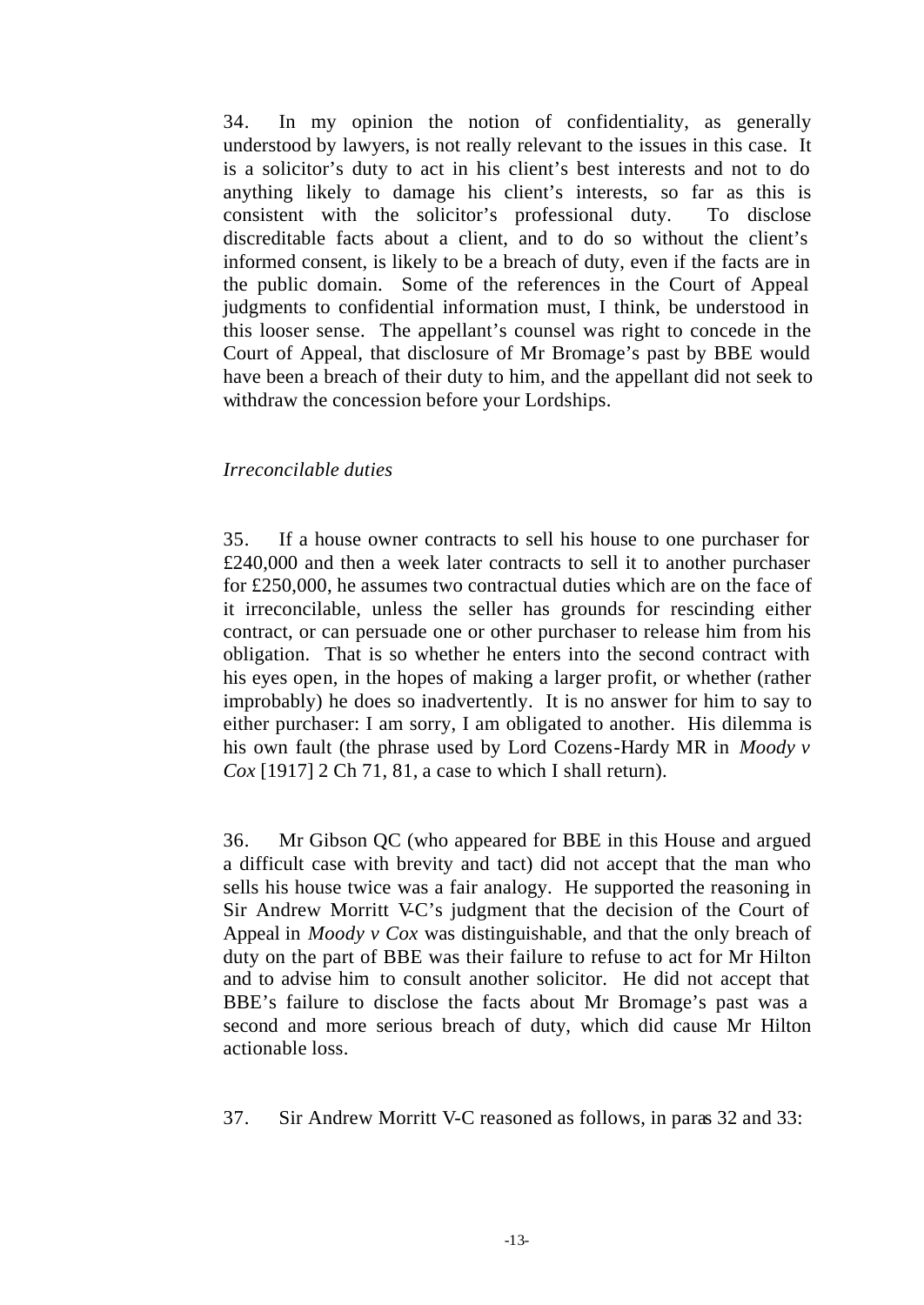"I do not accept that BBE were also in breach of a duty to disclose to Mr Hilton what they knew of Mr Bromage. Just as the retainer of BBE by Mr Bromage in connection with his prosecution was not subject to some implied limitation by reference to disclosure to later clients so the retainer of BBE by Mr Hilton must be subject to an implied exclusion from any general duty of disclosure of that which they are legally obliged to treat as confidential. In my view such an exclusion satisfies all the well-known tests for the implication of contractual terms. Such an exclusion does not impinge on the solicitor's duty to do the best for his client; rather it demonstrates the importance of performing that duty promptly by informing the client that he cannot act for him.

Thus it is not a question of two irreconcilable duties, to which the principles of *Moody v Cox* would apply, but of one being modified to take account of another."

Sir Andrew Morritt V-C did not explain how this implied term (which was never pleaded) satisfied the well-known tests for implied terms. In my respectful opinion the suggested term plainly did not meet those tests, whether formulated by reference to the officious bystander or by reference to business efficacy. The suggested term would no doubt have been very convenient for BBE. But from Mr Hilton's point of view it would have amounted to his agreeing that because his solicitors had failed in their duty to tell him to take separate advice, and had instead proceeded to act for him as well as for Mr Bromage, and (unknown to Mr Hilton) in a matter in which they had a personal financial interest, their duty to Mr Hilton must in some way be curtailed in order to accommodate their first breach of duty.

38. The notion that one breach of duty by BBE (failure to tell Mr Hilton that they could not act for him and that he should seek independent advice) should exonerate BBE in respect of a subsequent and more serious breach of duty (failure to disclose to Mr Hilton facts which would have saved him from ruin) seems contrary to common sense and justice. It is also in my opinion contrary to the principles stated by the Court of Appeal in *Moody v Cox*, a decision which has often been cited and followed both in England and in Commonwealth jurisdictions.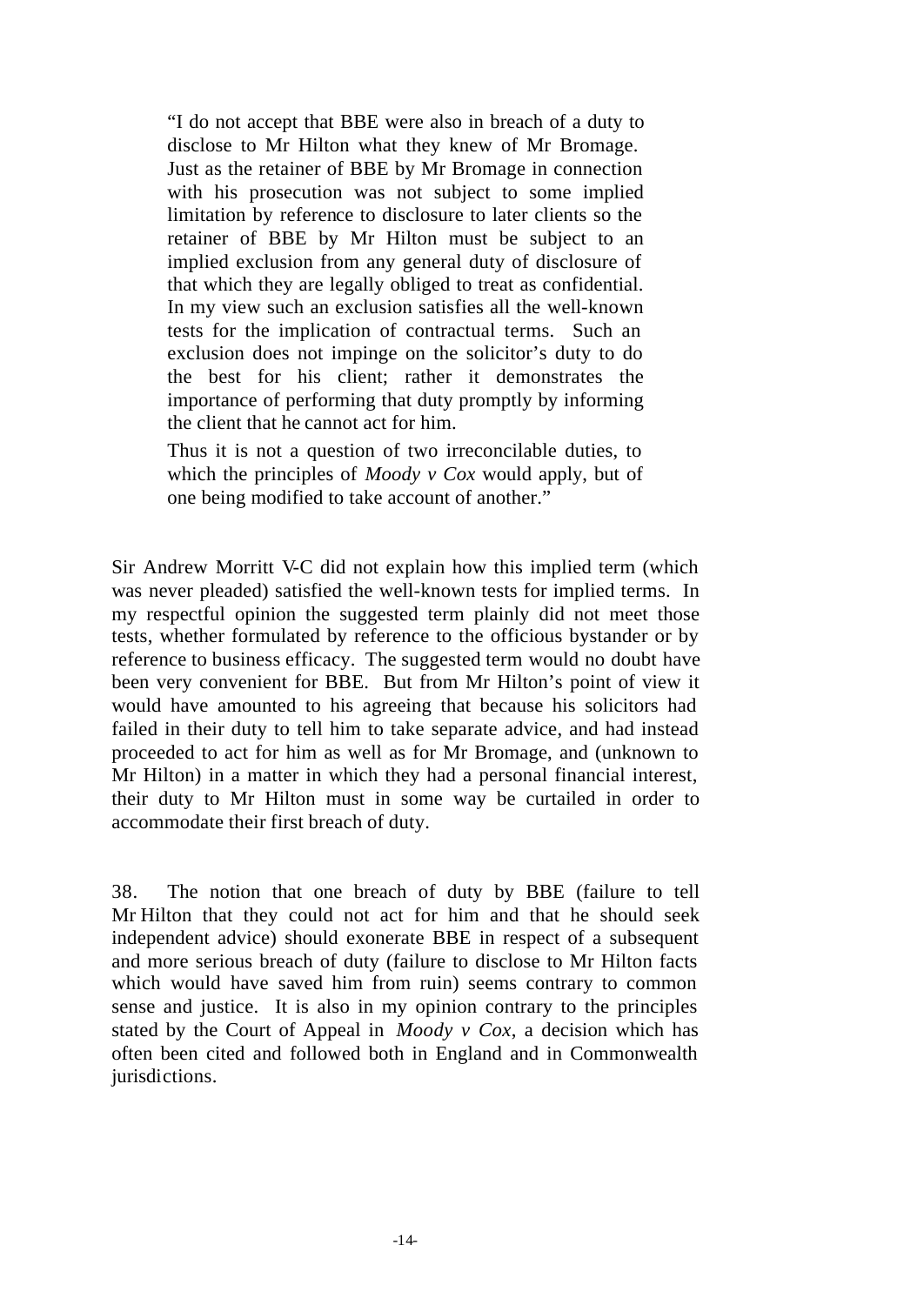39. *Moody v Cox* [1917] 2 Ch 71 was an action for rescission of a contract of sale of a public house and four cottages, with a counterclaim for specific performance. The sellers, Hatt and Cox, were respectively a solicitor and his managing clerk. They were the trustees of a will trust, and were selling as such. In addition Hatt acted as solicitor for the purchaser Moody. The contract price was £8,400. Moody complained that Cox had failed to disclose to him a valuation showing the property to be worth less than the contract price, and that Cox had expressly asserted that the cottages were worth £225 each when he knew that they were worth less. There was also a "clean hands" issue arising from the fact that Moody had paid two sums of £100 to Cox as a sweetener; that point is of no relevance to this appeal.

40. Since Hatt and Cox were selling as trustees, they had a duty to their beneficiaries to obtain the best price reasonably obtainable. It was argued that this modified the extent of Hatt's duty, as a solicitor, to Moody as his client. That argument was decisively rejected. The key passages in the judgments of Lord Cozens-Hardy MR, Warrington LJ and Scrutton LJ [1917] 2 Ch 71, 81, 85, 91 are set out in Sir Andrew Morritt V-C's judgment (paras 12, 13 and 14 respectively). It is sufficient to repeat what Lord Cozens-Hardy MR said, at p 81:

"A man may have a duty on one side and an interest on another. A solicitor who puts himself in that position takes upon himself a grievous responsibility. A solicitor may have a duty on one side and a duty on the other, namely, a duty to his client as solicitor on the one side and a duty to his beneficiaries on the other; but if he chooses to put himself in that position it does not lie in his mouth to say to the client 'I have not discharged that which the law says is my duty towards you, my client, because I owe a duty to the beneficiaries on the other side'. The answer is that if a solicitor involves himself in that dilemma it is his own fault. He ought before putting himself in that position to inform the client of his conflicting duties, and either obtain from that client an agreement that he should not perform his full duties of disclosure or say – which would be much better – 'I cannot accept this business.' I think it would be the worst thing to say that a solicitor can escape from the obligations, imposed upon him as solicitor, of disclosure if he can prove that it is not a case of duty on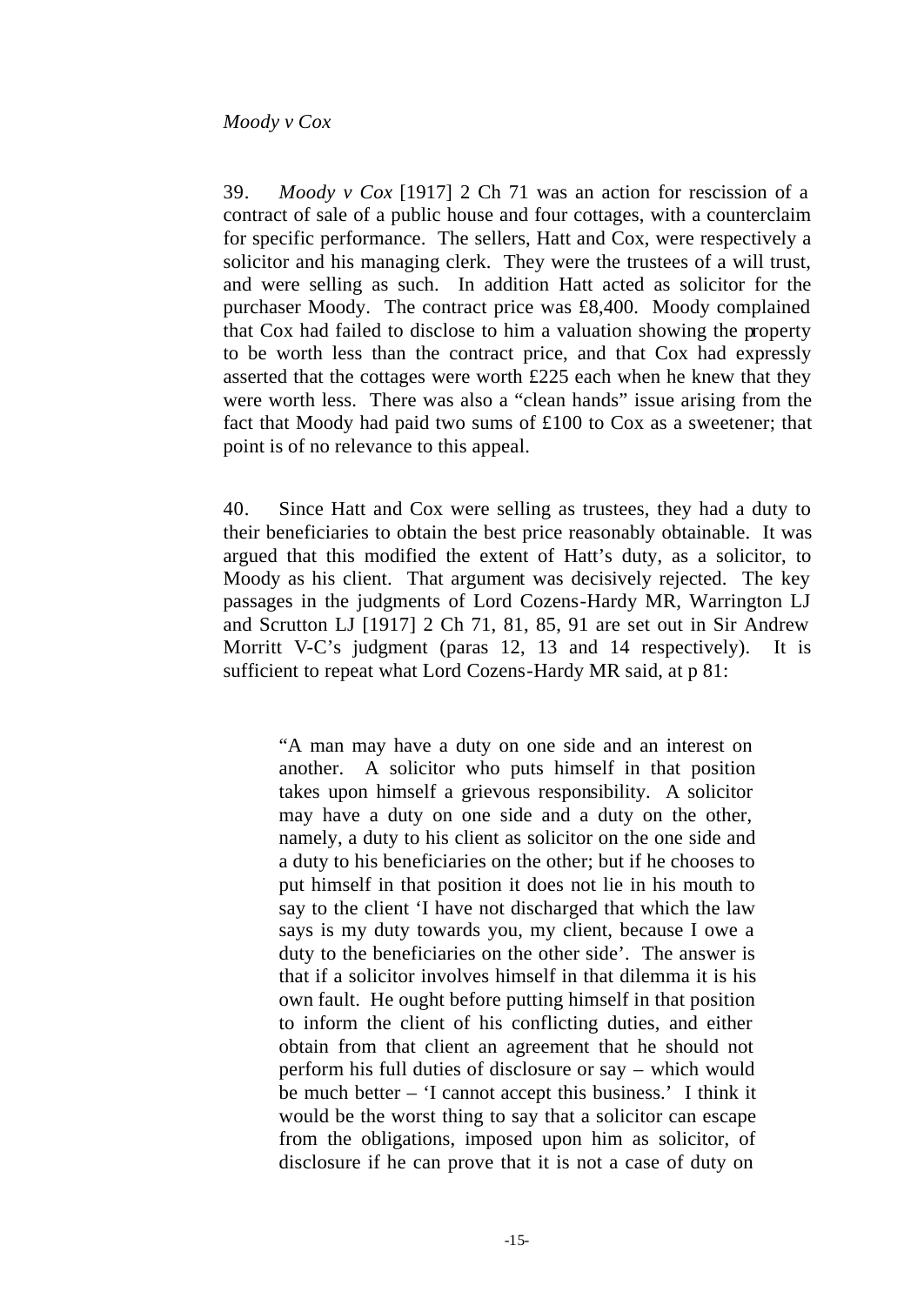one side and of interest on the other, but a case of duty on both sides and therefore impossible to perform."

41. The thrust of this passage, and of all three judgments in *Moody v Cox*, is that if a solicitor puts himself in a position of having two irreconcilable duties (in that case, to his beneficiaries and to his client, Moody) it is his own fault. If he has a personal financial interest which conflicts with his duty, he is even more obviously at fault. In this case BBE were in the position (through their own fault) of having two irreconcilable duties, to Mr Bromage and to Mr Hilton, and of also having a personal interest (because of the undisclosed £25,000 loan, which was likely to be recoverable only if Mr Bromage did well in his transaction with Mr Hilton). On the face of it their position was significantly worse than that of the solicitor in *Moody v Cox*.

42. However, Mr Gibson submitted that Sir Andrew Morritt V-C had been right in distinguishing *Moody v Cox*, in para 15:

"In that case the duty arose from the fiduciary relationship between the purchaser, Moody, and his solicitor and vendor Hatt and the presumption of undue influence in consequence of the fact that Hatt was not only Moody's solicitor but a vendor to him. No such relationship is relied on in this case."

Similarly, he said in para 33:

"But that case concerned the breach of a fiduciary duty and presumption of undue influence arising on the sale of property by a solicitor to his client to which different considerations apply."

With great respect to Sir Andrew Morritt V-C I cannot agree with that analysis. In *Moody v Cox* Hatt owed a (purely) fiduciary duty to his beneficiaries and a duty to his client which was (in the way that I have already explained) both contractual and fiduciary, the content of the contractual duty of full disclosure being rooted in the fiduciary relationship between solicitor and client. In the present case BBE owed that type of duty to both Mr Bromage and Mr Hilton, and they also had a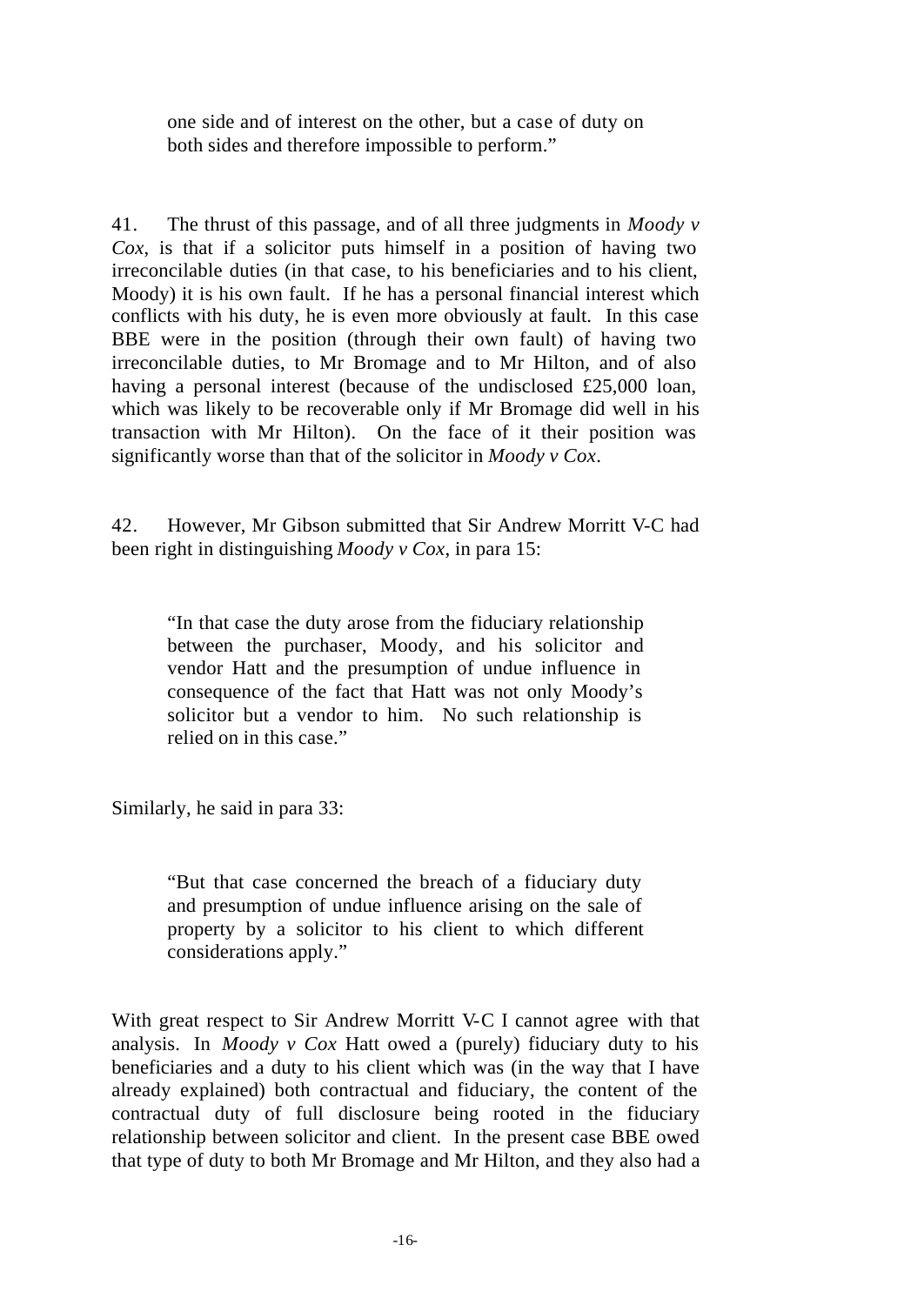personal financial interest. In *Moody v Cox* [1917] 2 Ch 71, 80 Lord Cozens-Hardy MR expressly stated that the solicitor's duty of disclosure does not depend on undue influence.

43. Mr Gibson also relied on the reference at the end of the judgment of Scrutton LJ, at p 92, to "actual misrepresentations". But in my opinion my noble and learned friend Lord Hoffmann was right in describing this (in the course of argument) as a throwaway remark. The overwhelming focus of all three judgments in *Moody v Cox* is on nondisclosure, and the principle as to the solicitor's duty is stated in wide terms.

44. Mr Gibson submitted that a solicitor who has conflicting duties to two clients may not prefer one to another. That is, I think, correct as a general rule, and it distinguishes the case of two irreconcilable duties from a conflict of duty and personal interest (where the solicitor is bound to prefer his duty to his own interest). Since he may not prefer one duty to another, he must perform both as best he can. This may involve performing one duty to the letter of the obligation, and paying compensation for his failure to perform the other. But in any case the fact that he has chosen to put himself in an impossible position does not exonerate him from liability.

### *Mortgage cases*

45. During the 1990s there were many reported cases concerned with claims (resulting from the crash in the property market) against solicitors who had acted for both sides in mortgage transactions. These cases are discussed at some length in the parties' written submissions. But counsel rightly spent little time on them in oral argument because many of them turned (as I have already noted) on special features of the mortgage lender's instructions to the solicitors. I do not think it is necessary or helpful to embark on a survey of the recent mortgage cases, but I note that in *Mortgage Express Ltd v Bowerman & Partners* [1996] 2 All ER 836, 844-845, Millett LJ stated the solicitor's duty in wide and general terms:

"A solicitor who acts for both a purchaser and a mortgage lender faces a potential conflict of duty. A solicitor who acts for more than one party to a transaction owes a duty of confidentiality to each client, but the existence of this